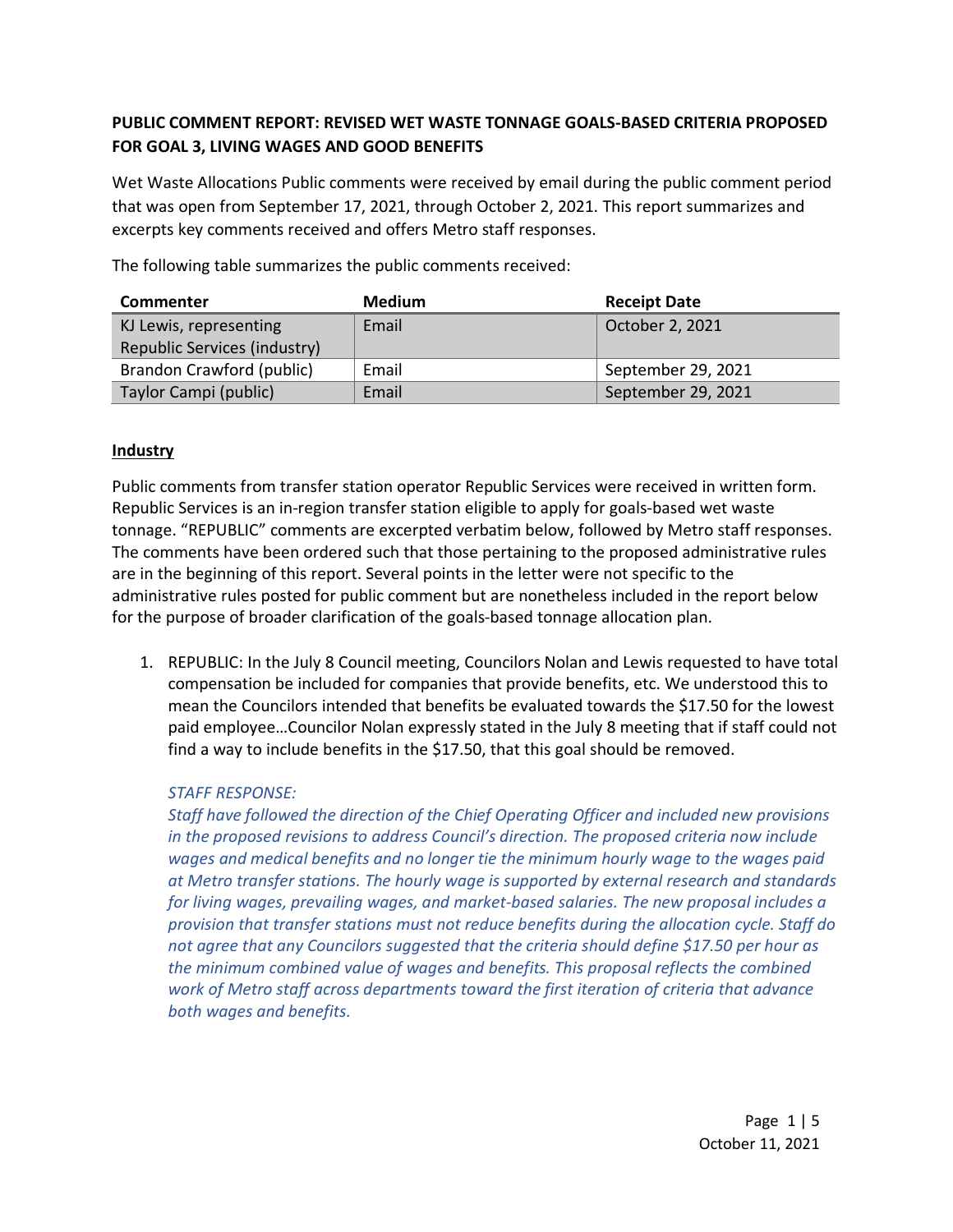2. REPUBLIC: What Metro staff has now suggested is that we need to supply wage information for any positions making \$20.70 and up OR wage and benefit information for any positions making less than \$20.70.

#### *STAFF RESPONSE:*

*This statement is incorrect. Metro has asked transfer stations to provide the lowest wage paid across all transfer station employees as a baseline reference, and, for all employees making less than \$20.70 per hour, the actual hourly wage and value of available individual medical benefits. The intent of these criteria is to ensure that transfer station staff, at a minimum, receive no less than \$17.50 per hour and accessible, meaningful medical benefits (valued at \$3.20 per hour or more). However, in order to provide transfer stations with options (for ease of implementation on the 2022 timeline), Metro staff designed an alternative to medical benefits: additional hourly wages of \$3.20 per hour. Any employee receiving \$20.70 per hour is arguably meeting the criteria by the second option (via the base wage of \$17.50 plus an additional \$3.20 hourly in lieu of medical benefits). Metro is therefore not asking for information about employees making \$20.70 per hour or more other than the baseline lowest wage is across the transfer station.*

3. REPUBLIC: We also wish Council to know that we provide many additional benefits that are not going to be considered in this allocation evaluation.

*STAFF RESPONSE: Staff agree that transfer stations should be offering benefits in addition to wages. The current proposal does not represent a comprehensive approach to total compensation but includes medical benefits which are key to the immediate well-being of employees and their families. Under this proposal for 2022, the value of wages and medical benefits must be no less than \$20.70 per hour to meet the criteria for goals-based tonnage under Goal 3. This amount is based upon research compiled on living and prevailing wages, decent salaries, and local ordinances. This information was shared by email and posted on the website in the September 21, 2021, [Metro Responses to Questions about Goal](https://www.oregonmetro.gov/sites/default/files/2021/09/21/Metro-responses-to-questions-about-goal-3-for-tonnage-allocations.pdf) 3 for [Tonnage Allocations.](https://www.oregonmetro.gov/sites/default/files/2021/09/21/Metro-responses-to-questions-about-goal-3-for-tonnage-allocations.pdf)*

4. REPUBLIC: It troubled us that Metro seemingly did not have justification at the outset for the minimum "living wage" of \$17.50, and had to return to us with data after this was requested.

*STAFF RESPONSE: As described in presentations and other documents such as the May 5, 2021, Metro [Responses to Questions about Tonnage Allocations,](https://www.oregonmetro.gov/sites/default/files/2021/05/11/Responses-to-questions-for-goal-based-tonnage-allocations.pdf) the proposed \$17.50 per hour minimum hourly wage is not intended to define a "living wage." It is a step toward the goal of Living Wages and Good Benefits in absence of a regionally adopted living wage.*

*As noted above, Metro staff's proposed revised administrative rules are based on significant research on the subject of living and prevailing wages, decent salaries, and local ordinances. This research was conducted during 2020 and 2021 to inform the criteria for this goal. The proposed administrative rules do not contain these detailed references. Upon*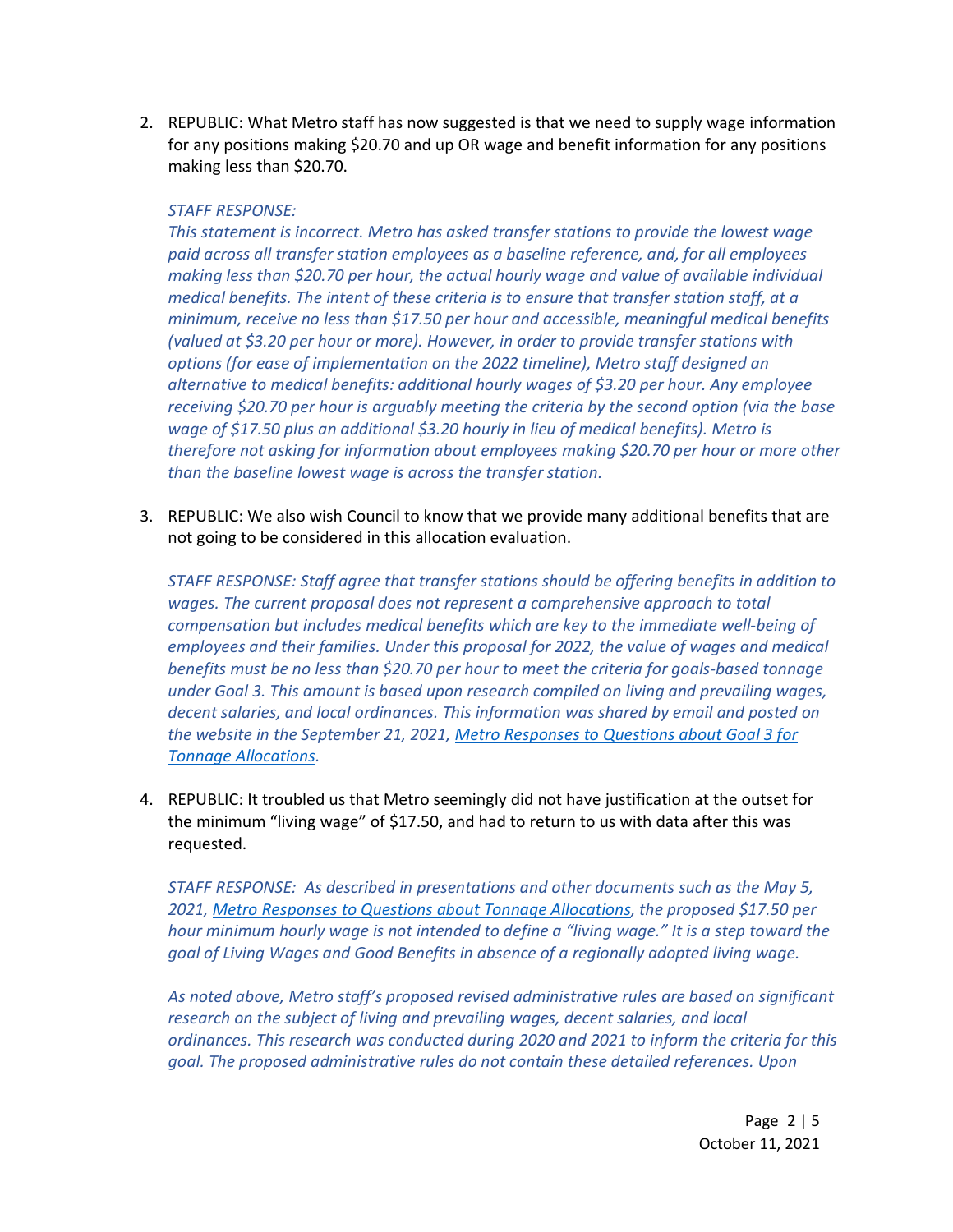*request, Metro staff produced a summary reference sheet that contained answers to several questions that had been received by staff during stakeholder discussions of the proposed administrative rules that occurred between September 10 and September 15, 2021. This information was shared by email and posted on the website in the September 21, 2021 [Metro Responses to Questions about Goal](https://www.oregonmetro.gov/sites/default/files/2021/09/21/Metro-responses-to-questions-about-goal-3-for-tonnage-allocations.pdf) 3 for Tonnage Allocations.*

5. REPUBLIC: We would like to correct for the record: on several occasions, we have heard staff state that they do not have information from private transfer stations. We have even heard staff declare that they are waiting for information regarding costs of operations from private transfer stations like WRI, but have yet to receive it. This, in fact, was mentioned by staff at the July 8 meeting. We wish to remind staff that on multiple occasions both in public and private meetings, we have asked more specifically what information can assist METRO in better understanding of the operations of the transfer stations in terms of costs.

#### *STAFF RESPONSE:*

*Metro maintains that it does not know the specific net financial impact of any of the proposed criteria on any of the transfer stations, other than the assumptions that providing diversity data should cost only a few hours of staff time, and adding a Community Enhancement fee should not incur a direct net cost to transfer stations as that fee is passed to the customer. Staff welcomed input from transfer stations related to costs in order to design criteria that were reasonable (affordable) to implement but received none. Staff recognize the inherent challenge in designing criteria that are both reasonable and meaningful (demonstrating real progress toward goals) but have committed to those guiding principles and accept that change will require some investment. As Republic notes, their costs are different than other transfer stations' and unless they are able to disclose how these criteria are prohibitively costly, Metro staff believe that the criteria are reasonable.*

6. REPUBLIC: Metro staff has indicated that its public transfer stations have different operational costs than private transfer stations because Metro transfer stations have additional offerings, such as household hazardous waste drop-off, and self-haul. We remind Metro staff that those programs are self-sustaining through the fees the public pays to drop off items and through the Regional Systems fee, another tax that private transfer stations pay and Metro does not.

## *STAFF RESPONSE: These points have been answered elsewhere and some contain factual errors corrected below.*

• *Metro maintains that each transfer station, public and private, has unique costs, and the proposed goals-based criteria are not based on any assumption of equivalence. Instead, the proposed criteria are designed explicitly to be reasonable and meaningful in advancing progress toward the Regional Waste Plan goals.*

• *Metro's services and funding mechanisms and are described in detail in response #3 in Metro [Tonnage Allocation](https://www.oregonmetro.gov/sites/default/files/2021/07/02/Metro-tonnage-allocation-public-comment-report-07012021.pdf) Public Comment Report dated July 1, 2021, which was*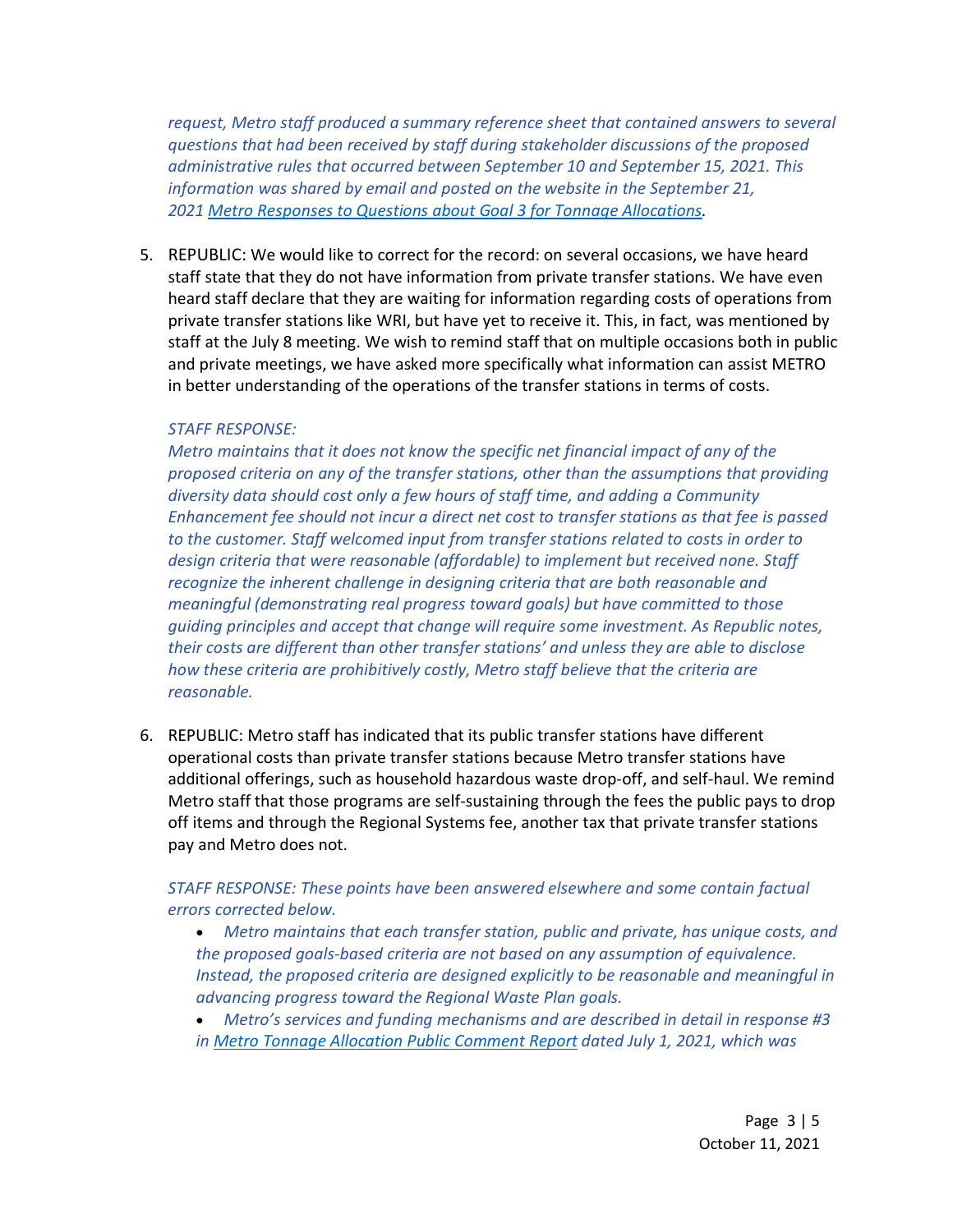*shared by email to stakeholders and posted on both the spring and fall tonnage allocations public notice web pages.*

• *Staff note that the comment is incorrect: Private transfer stations do not pay the regional system fee; it is a fee paid by customers to the transfer stations, which the transfer stations collect and submit to Metro. Metro stations charge customers the same fee.*

- 7. REPUBLIC: Additionally, Metro's requests seem to work against each other as follows:
	- We must charge same gate rate as Metro
	- We have a minimum wage to meet for lowest paid positions
	- We can choose to give additional CEF funds to the city however, price cannot be over Metro…creating a catch-22

### *STAFF RESPONSE:*

*Staff have previously noted the inherent challenge in moving forward with a multi-goal program. As noted in the May 5, 2021, [Metro Responses to Questions about Tonnage](https://www.oregonmetro.gov/sites/default/files/2021/05/11/Responses-to-questions-for-goal-based-tonnage-allocations.pdf)  [Allocations,](https://www.oregonmetro.gov/sites/default/files/2021/05/11/Responses-to-questions-for-goal-based-tonnage-allocations.pdf) Metro recognizes that it will cost some time, money and efficiency to make changes that support our region's critical goals of equity and environmental health. It is not possible to maximize on all values at once. Metro is advancing multiple goals simultaneously, including affordability, and it is inherent in all of our work to strive for a reasonable balance between the competing dynamics of costs and benefits.*

7. Several comments were made with less detail and are compiled below with Metro responses for clarification and correction.

### REPUBLIC:

- a) Metro staff has conducted an extensive study of likely costs at private transfer stations with publicly available data entitled "Private Station Rate Transparency Report".
- b) Metro is both a regulator and a competitor that has the power to control the flow of wet waste.
- c) Metro staff as acknowledged that the reason for this new methodology is partially due to the fact that Metro did not receive its full 40% share of wet waste in 2019.

### *Staff response:*

*Several of these points are erroneous and have been addressed in previous staff reports available on the website, including the May 5, 2021, Metro [Responses to Questions about](https://www.oregonmetro.gov/sites/default/files/2021/05/11/Responses-to-questions-for-goal-based-tonnage-allocations.pdf)  [Tonnage Allocations;](https://www.oregonmetro.gov/sites/default/files/2021/05/11/Responses-to-questions-for-goal-based-tonnage-allocations.pdf) the July 1, 2021, [Metro Tonnage Allocation Public Comment Report;](https://www.oregonmetro.gov/sites/default/files/2021/07/02/Metro-tonnage-allocation-public-comment-report-07012021.pdf) and the September 21, 2021, [Metro Responses to Questions about Goal 3 for tonnage](https://www.oregonmetro.gov/sites/default/files/2021/09/21/Metro-responses-to-questions-about-goal-3-for-tonnage-allocations.pdf)  [allocations:](https://www.oregonmetro.gov/sites/default/files/2021/09/21/Metro-responses-to-questions-about-goal-3-for-tonnage-allocations.pdf)* 

*a) The referenced study from 2019 explicitly states that it has limited ability to describe actual private transfer station costs. It was based on estimates and generalized models and does not account for current specifics that assist in evaluating whether proposed criteria for goals-based tonnage allocations are reasonable.*